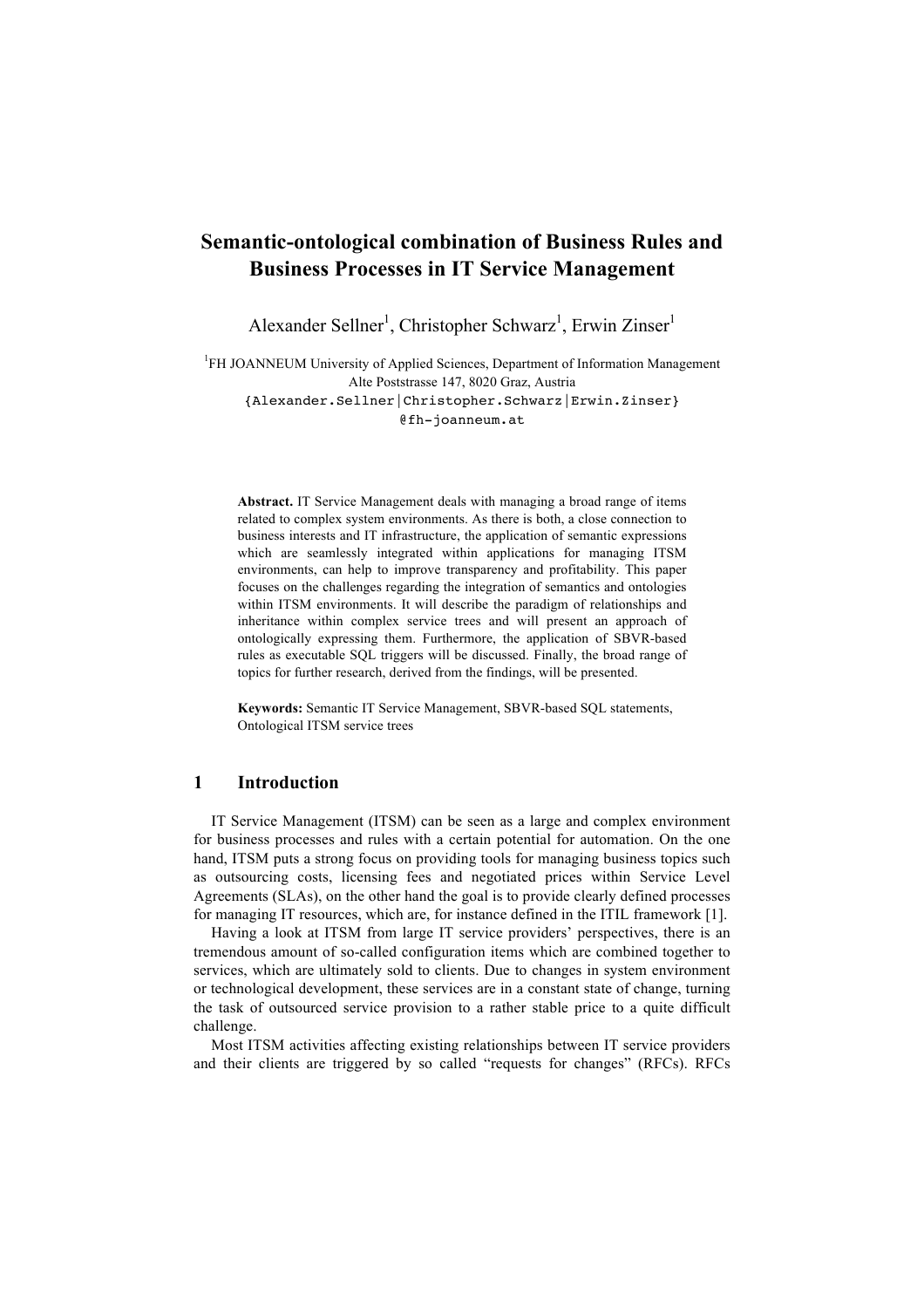usually add, remove, or change existing services e.g. upsize the RAM of a server or add an SLA to a database application. Almost every ITSM item will have a certain dependency to another ITSM item and, depending on the complexity of the services, these relationships will lead to the formation of a so-called service tree. The service tree can be seen as one or more graphs, as there is no single parent node and items, such as SLAs can exist multiple times.

A well-suited approach for making such graphs human-readable is to make use of ontologies using semantic expressions [2]. By applying ontologies, it becomes possible to create graphical representations of the complex service trees, making it possible to discover all dependencies and to keep them well-managed. A further advantage becomes obvious, having a look at natural-language based semantic expressions used by ontologies. Besides adding further advances to the comprehensibility and integrity of service trees, this also creates the possibility of performing commonly understandable modifications of service relationships and therefore can help to create a mutual understanding between ITSM service providers and their customers [3].

Because of the strong business connection and great involvement of rules within SLAs, the idea of establishing a rule repository for service level definitions which are based on natural language, seems obvious. Over the last years, several standards for such definitions have been created such as RuleSpeak<sup>1</sup>, R2ML<sup>2</sup> and Semantics of Business Vocabulary and Business Rules (SBVR)<sup>3</sup>. Most recently, it seems that there is a strong support for the SBVR standard both within the academic community as well as the industry.

This paper focuses on the challenge of displaying complex graphs of service relations to human-readable ontologies, based on semantic models. Furthermore the paper will discuss on the special topic of enriching these complex service trees with SLAs assembled by SBVR-based business rules. Another topic being discussed will be the establishment of SBVR-based business rules using DBMS triggers for execution [4].

The paper is structured as follows: Section 2 will have a closer look at service trees, discuss the paradigm of service inheritance and present ways of ontologically displaying existing service structures. Section 3 will explain the main categories of SLA rules within service trees and present samples for converting SBVR definitions to database-executable statements. Section 4 will discuss topics for further research within the presented areas.

 <sup>1</sup> www.rulespeak.com/

<sup>2</sup> http://rewerse.net/

<sup>3</sup> http://www.omg.org/spec/SBVR/1.0/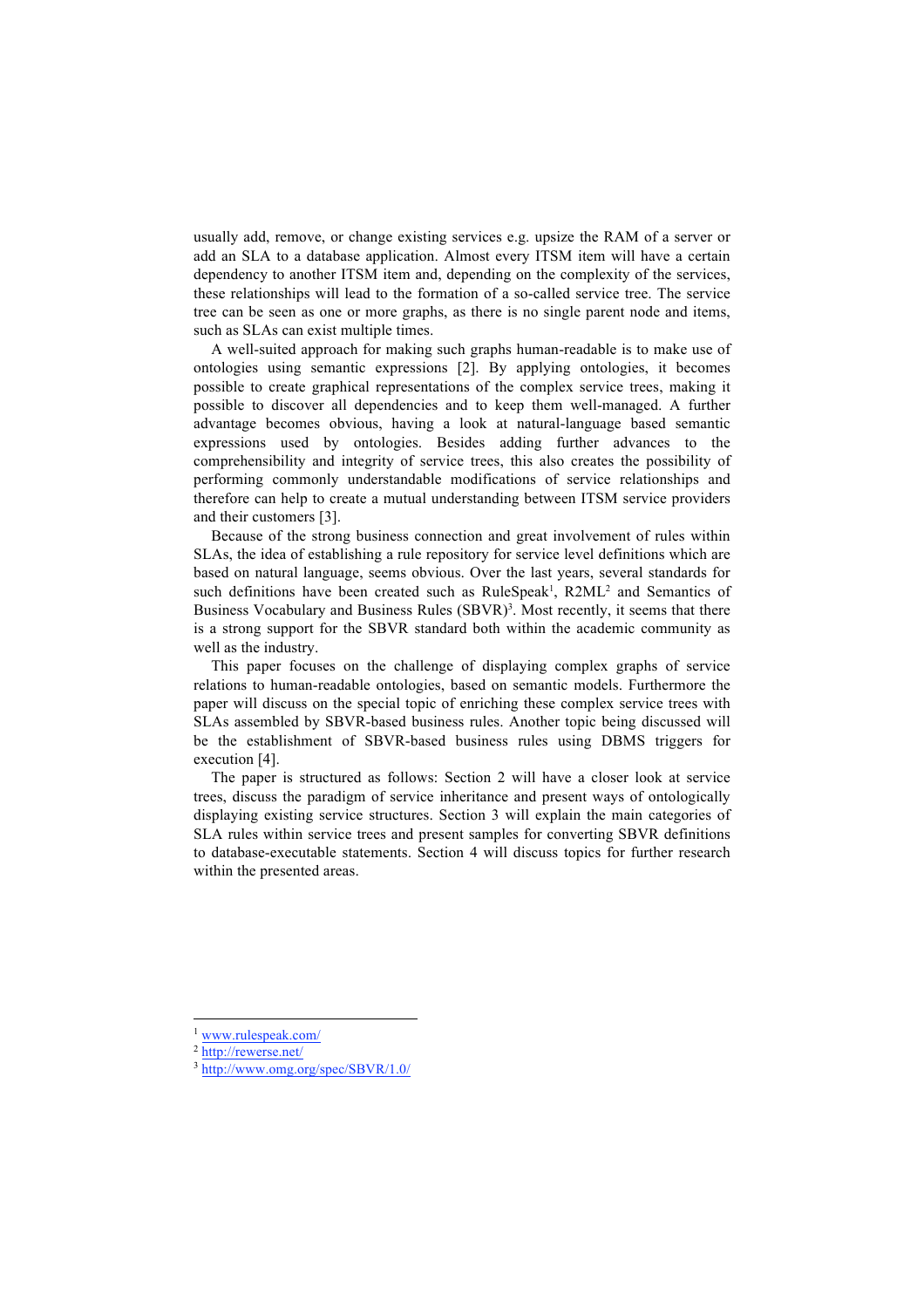# **2 Establishing ontological views of service trees based on existing semantic definitions**

As already briefly discussed in the previous section, the structure of service trees in real-world business environments can be quite complex and is therefore hard to handle and maintain by people carrying out various tasks within ITSM processes. The following example will provide closer insights into the process of establishing RFCs as well as the related legacy data and the necessary procedures to involve ontological views which allow establishing a well-structured perspective on the configuration items' relationships and corresponding inherited attributes.

Within the given case, which is based on a project carried out for a large ITSM provider, the following types of configuration items (CIs) can be identified:

- Service: A service is a collection of ITSM assets with a business-relevant impact. This means that they are the elementary constructs within contracts between service providers and customers. Having a look at the function of services within the service tree, they can also be used as logical containers for putting together various "low-level" services to more sophisticated "high-level" services. Therefore, a low level service can for instance be a domain name resolution service and a high level service could be a billing application. As a matter of fact, services can exist multiple times within the service tree.
- Host: Hosts are the fundamental basis for establishing services. As a result, a service can be put together by one or more hosts. Because of a strong advance in virtualization technology over the recent years, hosts don't necessarily need to be actual hardware but multiple hosts could also depend on a host-service relationship providing the actual hardware for virtualization as well as on an additional hostservice relationship for data storage. The same host can be used by multiple services and therefore can appear multiple times within the service tree.
- Service Level Agreement: SLAs include legal implications regarding the quality of services. For instance, the loss of an email service for a certain time could have a significant business impact for organizations. As a result, SLAs also handle penalty fees which need to be paid under certain circumstances. This can, for instance, be as soon as a service becomes unavailable (first failure fines and concurrent failure fines) or if a certain value for the availability of a service over a certain period is not met (availability percentage per day, month or year). SLAs follow the principle of inheritance and are therefore valid for all services or hosts which are hierarchically subordinate within the service tree. In addition, SLAs can appear multiple times within the service tree and they need to be prioritized in order to prevent discrepancies by allowing only one valid SLA per host or service.
- Maintenance Contract (MTC): MTCs contain contractually defined regulations regarding repair and renewal tasks on hardware. This can for instance be the replacement of a defect part or the regular upgrade to newer hardware parts. MTCs can be closed for services or hosts have the same characteristics as SLAs regarding inheritance. In contrast to SLAs, there can be multiple MTCs valid at the same time for one service or host which leads to accumulated maintenance liabilities.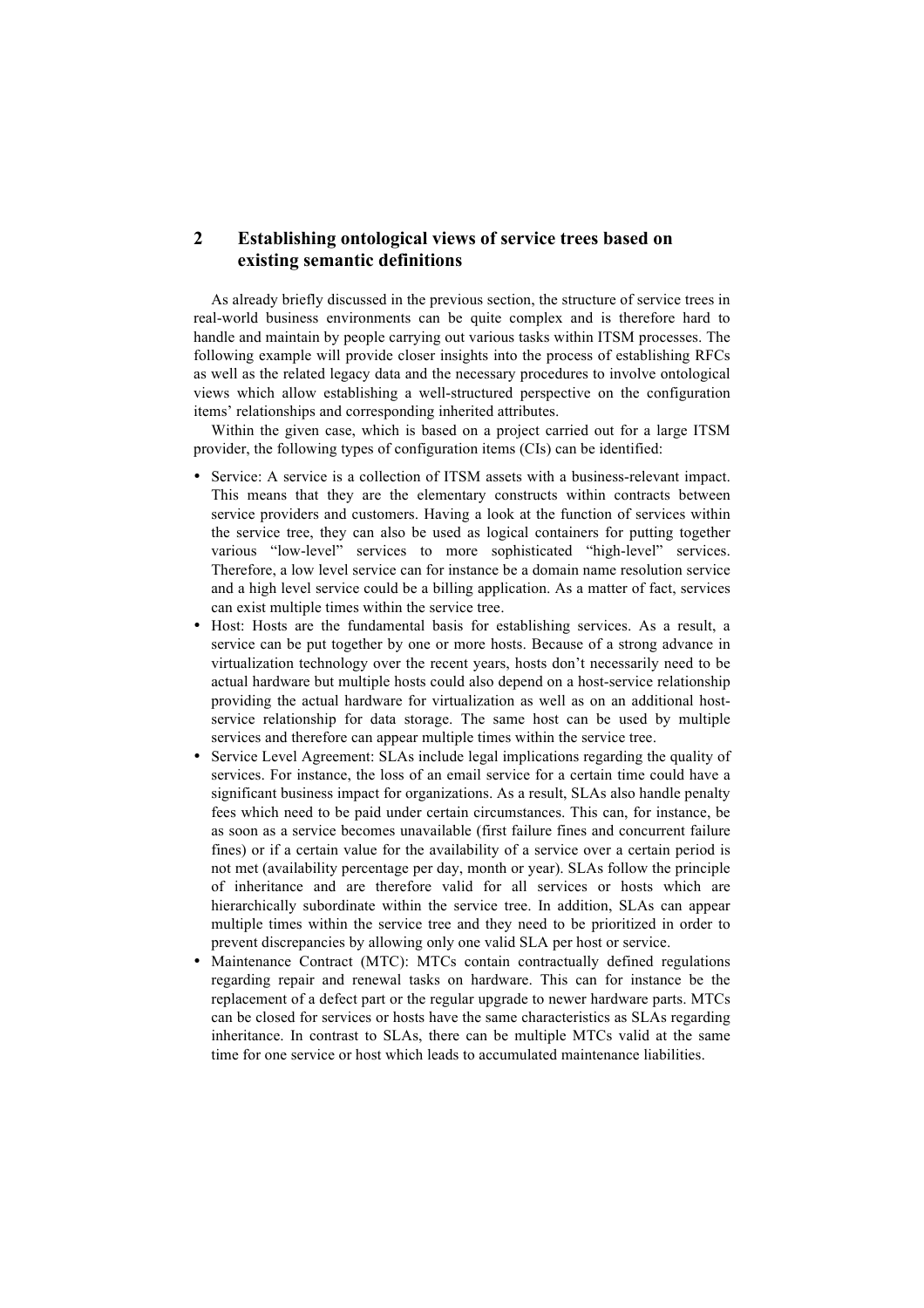Besides these CIs, there can be a wide range of additional CIs involved in realworld ITSM processes [5]. The above-mentioned items will serve to establish a simplified demonstration of a sample ITSM service tree which already contains a great variety of characteristics worth to undergo closer investigation. The sample service construct is demonstrated in Figure 1.



**Figure 1.** Sample ITSM service construct

The sample demonstrates two RFCs with their respective hierarchically subordinate services, hosts, SLAs, and MTCs. RFC1 might, for instance, be a database service hosted on a virtual machine (HOS1) with HOS2, HOS3 and HOS4 being redundant database servers, each having different SLAs. RFC2 could be a Webbased application consisting of SVC4 as database backend and SVC5 as Web servers, whereas SVC4 consists of two machines (HOS2 and HOS4) already being used by RFC1.

Considering the characteristic of inheritance for SLAs and MTCs within service trees, the example clearly illustrates why more complex service trees are almost impossible to manage and handle from a business perspective.

Having a look at the SLAs in RFC1, it clearly needs to be determined whether SLA1 or one of the respective SLAs for HOS2, HOS3 and HOS4 is valid. This is a prime example where priorities need to be assigned to SLAs in order to ensure legal correctness and optimized business benefit. Such a prioritization even needs to be put in place across boundaries of RFCs. For instance within RFC2 it also needs to be determined whether SLA4 or SLA2 and SLA5 respectively are valid for HOS2 and HOS4. Changing priority of SLA2 or SLA4 would again have an impact on the overall situation of RFC1

When focusing closer on the question of how prioritization between two SLAs needs to be done, it becomes clear that sometimes it is quite difficult to say which SLA is preferable to be applied . Assuming that within RFC1, the fines for first failure are higher in SLA1 than in SLA2 and the availability fines are higher in SLA2 than in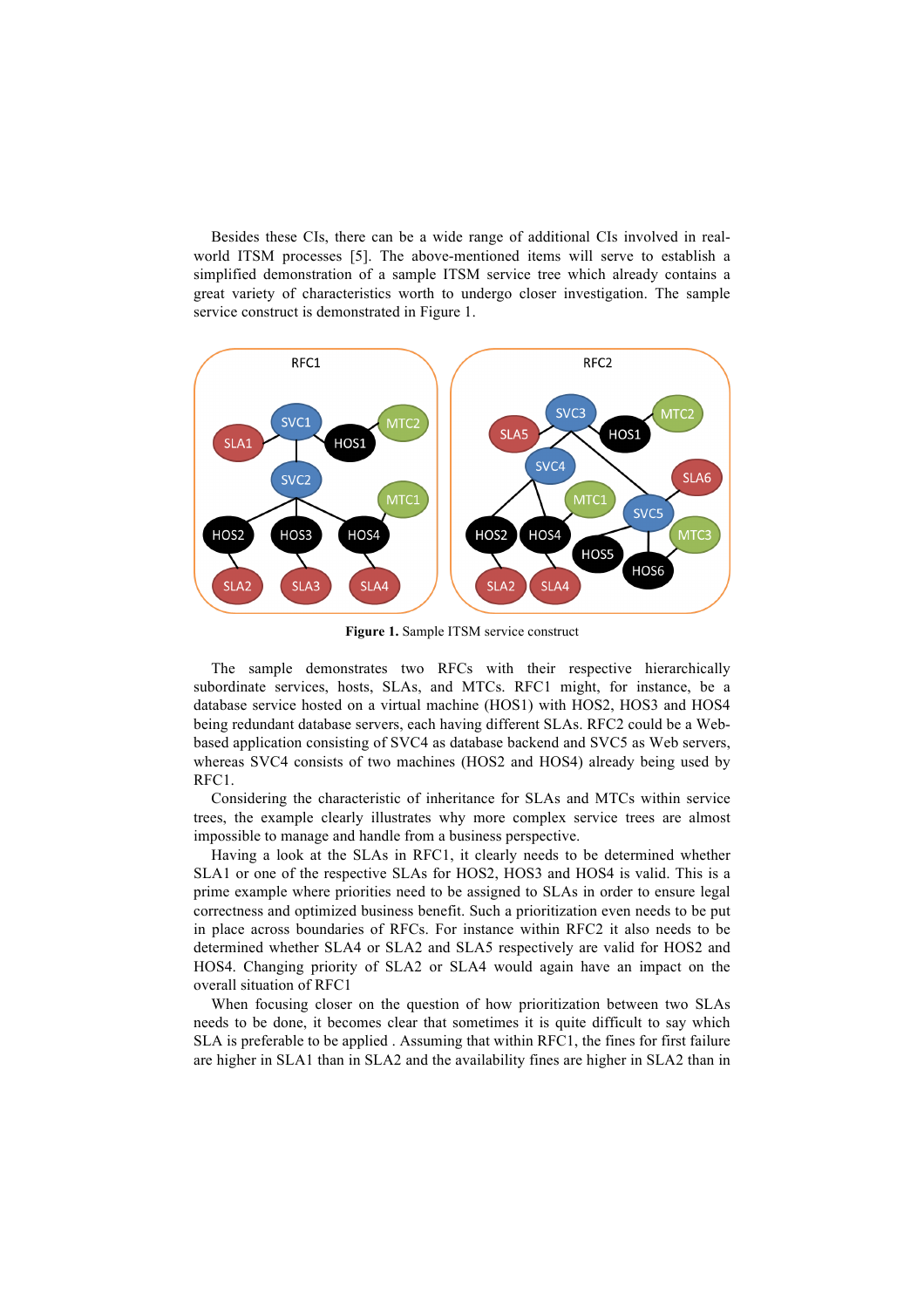SLA1, it is impossible to instantly determine the most cost effective solution. It is rather imaginable that the availability of service or hosts is monitored over a certain period leading to statistical forecast regarding its behavior. Only then it would be possible to pick the optimal SLA, taking all types of fines into account.

In contrast, the challenge regarding MTCs is rather on deciding whether individual MTCs should be discharged because of redundancies or existing MTCs should be extended. As a result, the accumulated MTC benefits should be considered for every individual host or service.

#### **3 Invoking semantics within ITSM service trees**

To overcome the challenge of managing complex relations within ITSM service trees, it seems quite obvious to introduce ontologies and semantic expressions. This makes it possible to display dependencies between configuration items in a humanreadable way and supports extending or rearranging the service tree [6]. An example of such an ontological view taken from the prototype of an ITSM application of a large IT service provider is given in Figure 2. The figure displays an RFC which is linked to an SLA, an MTC, a hardware asset and a high level infrastructure service which is then linked to a low level infrastructure service. The figure also reveals the concept of service instances used to express configuration items which appear multiple times within a service tree.



**Figure 2.** Ontological view of ITSM service tree

Integrating semantic expressions, adds a further level of complexity regarding the underlying data structure [7]. This can lead to quite a heavy integration effort regarding database design and operations performed to read, write or update data.

On the other hand, the advantages for integrating semantic expressions are obvious. It becomes possible to create human-understandable illustrations of service trees based on natural language. Additionally, rules can be applied on the service structure based on the existing semantic expressions. Consequently, these rules can contribute to handle the situation regarding SLA and MTC inheritance within the service tree.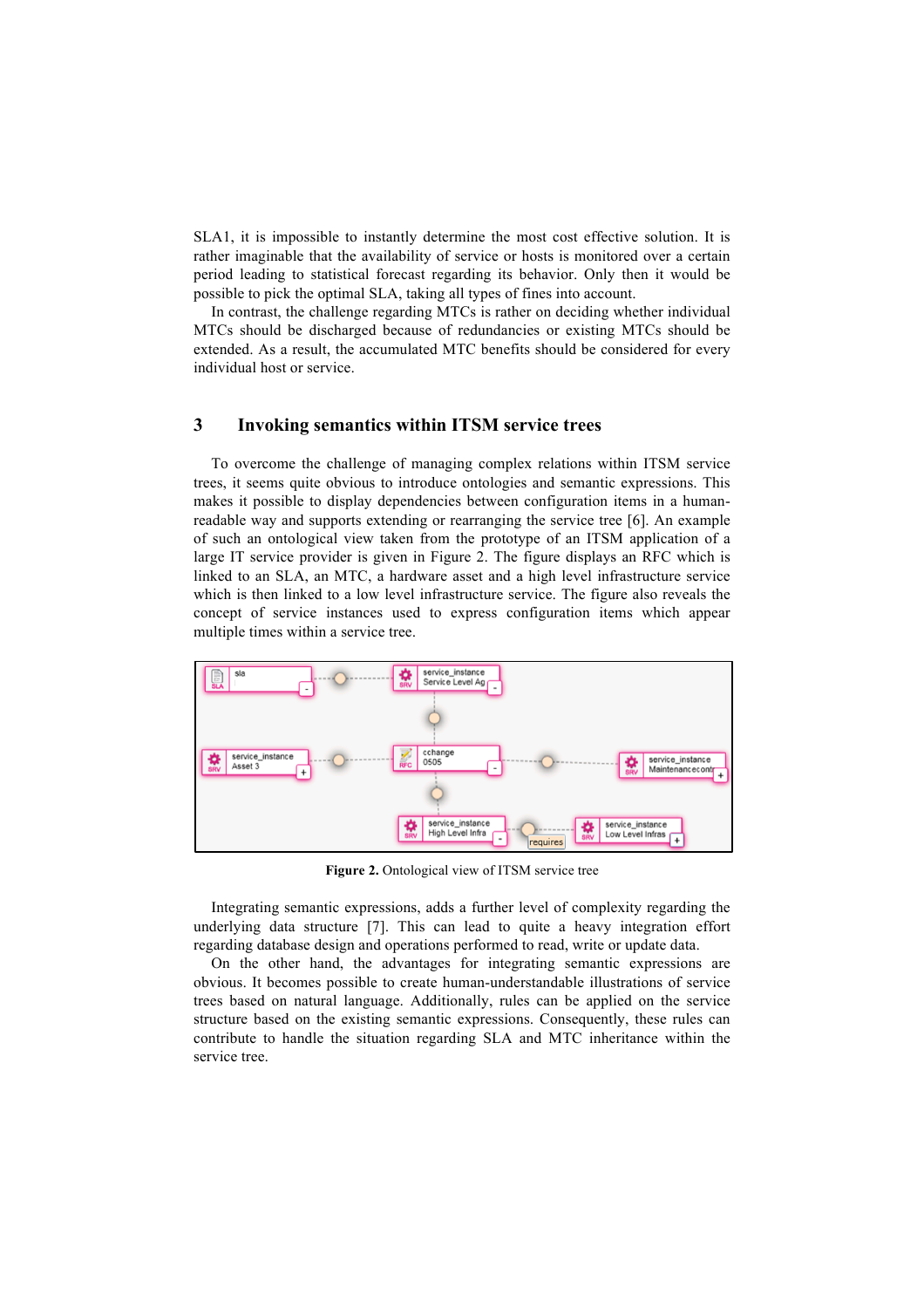## **4 Integrating SBVR-based rules using DBMS triggers for execution**

In general, three categories of rules can be identified within ITSM service trees:

- 1. Rules to prevent adding new SLAs or MTCs due to inconsistencies or disadvantageous business impacts
- 2. Rules to analyze and improve existing SLA and MTC structure
- 3. Rules within SLAs themselves

There are various ways following the goal of achieving a loosely coupled execution of these SLA rules within a repository on the specified service tree. A quite feasible approach is to aim for rule execution within Database Management Systems (DBMS) using SQL triggers. This approach leverages characteristics of DBMS to establish as rule engines allowing the execution of Event-Condition-Action (ECA) rules [8].

Recent findings dealing with the conversion of SBVR definitions to SQL statements were taken as basis for developing a prototype making it possible to express the first category of rules for SLAs in structured English and carry out the respective database operations to put them in action [9,10].

Listing 1 gives an example for the conversion of the first category of rules from structured English to an ECA rule which is placed on the DBMS.

```
Structured English statement:
T:SLA
T:SVC
T:total fines
F: SLA has total fines
F:SLA is linked to SVC
NR: For an SLA that is linked to an SVC it is obligatory that 
the total fines of the new SLA are less than the total fines 
of the old SLA.
SQL expression:
CREATE TRIGGER "NR1" BEFORE UPDATE OF "SLA_id" 
  ON "SLA-is_linked_to-SVC"
WHEN NOT 
(SELECT "total fines" from "SLA" where id=new.SLA_id)<
(SELECT "total fines" from "SLA" where id=old.SLA_id)
  BEGIN
    SELECT RAISE(ABORT, 'Requirement of NR1 not met');
  END;
```
**Listing 1.** Conversion from structured English to DBMS trigger statement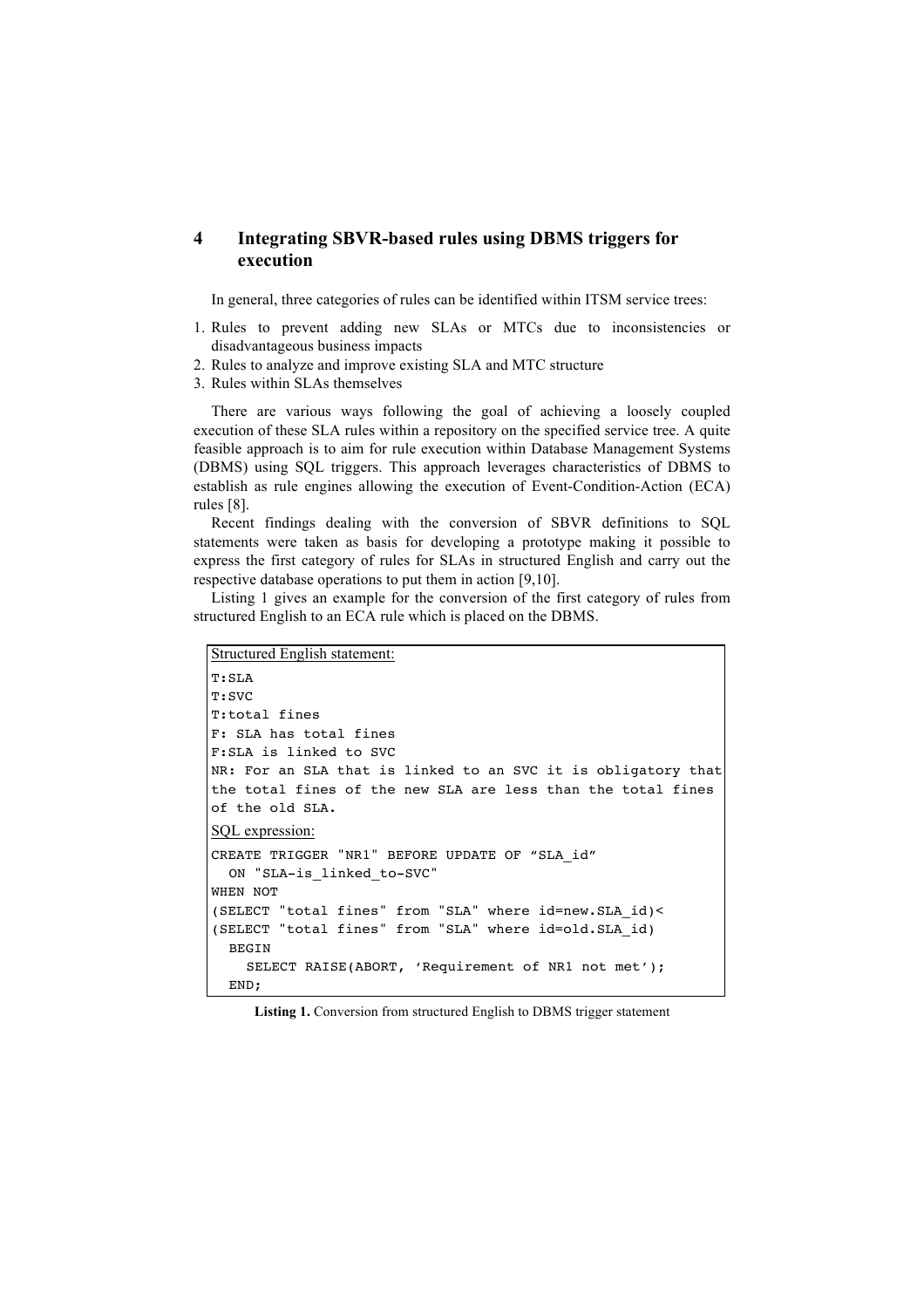The terms "SLA" and "SVC" and "total fines" are expressed as lines starting with "T". The fact types "SLA has total fines" and "SLA is linked to SVC" are marked by a preceding "T". Finally, the normative rule is denoted by "NR".

Regarding the definition of fact types, the identification of table attributes takes place using conjugations of the predicate "have" and a table relationship is established by the predicate "being linked to".

By choosing "NR" as markup, the creation of the SQL trigger is either based on a fact type involving a relationship or on a table related to a single term. The identification is based on the phrase being placed in front of the rule. If a fact type is identified as input, the first term used to describe the identity column for the SQL trigger.

Based on the fact type definition for the attribute "total fines", the reverse order "total fines of the new SLA" forms that basis for the SELECT statement (SELECT "total fines" from "SLA" where id=new.SLA id), whereas the definitions "new" and "old", are explicitly required because of the targeted syntax of the SQL trigger.

Because of the fact that the trigger should not abort when the defined rule is met, the WHEN clause needs to be followed by NOT in order to display an error message in any other cases.

#### **5 Conclusions and Future Work**

The approach presented, shows the advantages and challenges regarding the application of ontologies and semantic expressions. Findings derived, led to conclusions regarding prerequisites which need to be fulfilled, especially when aiming for a close connection to underlying data structure.

Adding semantic expressions to ITSM service trees can increase presentability and manageability. On the other hand, such an integration also implies a challenge towards the underlying data, because of the paradigm of inherited SLAs and MTCs within the service tree.

The application of SBVR based business rules adds further needs which must be met by database models. In fact, the database design needs to be carried out in accordance with naming conventions established within SQL statements converted from SBVR.

Having a look at the originating statements defined in structured English, a strongly controlled natural language needs to be applied in order to enable a conversion to SQL definitions. The approach presented, focused on SBVR-based rules for preventing negative business impacts in connection with the addition of new SLAs. It needs to be investigated how these statements need to be verbalized for MTCs. It will also be necessary to look at the conversion to stored procedures, which would allow apply rules not only on a data manipulation level.

Further research will also be necessary to mathematically investigate paradigm of inheritance within ITSM service trees. Most likely, this will be closely related to graph theory and provide further insights how service trees can be optimized.